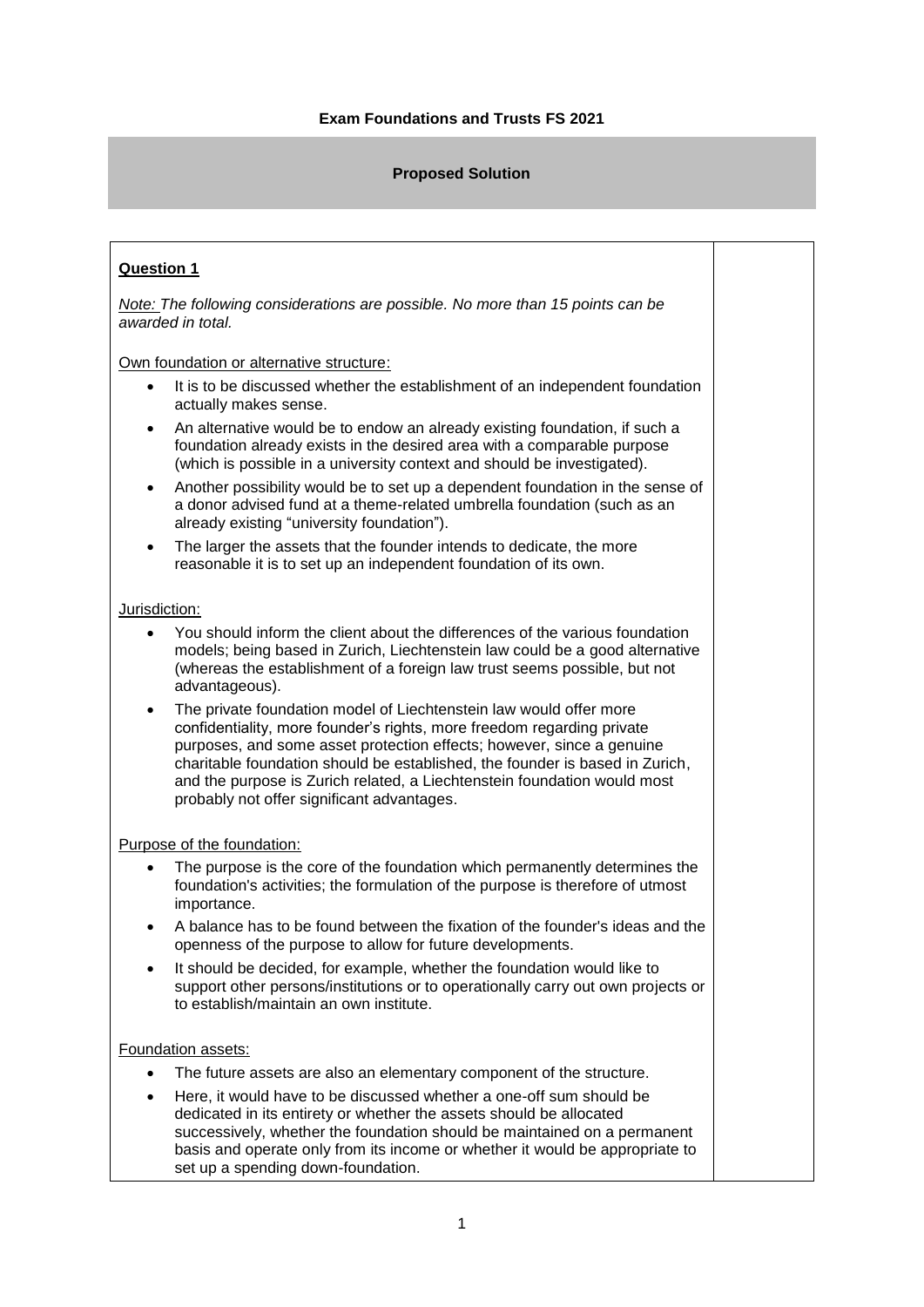The decisive factors are the amount of the assets, but also the philosophy of the founder.

### Organisation/Governance:

- With regard to the organisation, the question arises as to the right foundation governance.
- Here, it must be decided whether the founder wishes to have influence on the foundation throughout his life, or whether independent experts or the university management should have a decisive influence; a certain independence from the university is advisable in any case.
- If the foundation should be sustainable and free of conflicts of interests, a mixture of checks and balances is advisable, the details of which should not be underestimated.

#### Tax exemption:

- A key decision is whether the foundation should enjoy tax exemption; this goes hand in hand with the tax exemption of the transfer of assets and the deductibility of donations to the foundation.
- If the founder desires tax exemption, the criteria of non-profit status must be observed: An activity in the general interest (with an open circle of beneficiaries) as well as altruism.
- Non-profit status presupposes the avoidance of profit-making purposes, which can result in restrictions with regard to holding companies, founding spin-offs and the exploitation of patents.
- In addition, problems with regard to the remuneration of the foundation Board must be considered.

#### Estate planning:

- Depending on the founder's personal circumstances, it is imperative that the foundation be comprehensively embedded in the founder's estate planning and that appropriate provisions be made, in particular with regard to the fulfilment of claims under matrimonial property law or compulsory inheritance portions.
- If necessary, it may be advisable to draw up an accompanying inheritance contract (potential waiver) with family members.
- In view of the founder's age, it should be discussed whether a foundation inter vivos or a foundation mortis causa is preferable; the foundation inter vivos is probably preferable if the founder is still able and willing to set up the foundation with his own hands and play a role in the first years of the foundation's life.

## **Maximum achievable number of points of question 1: 15 points**

## **Question 2**

*Note: The following considerations are possible. No more than 15 points can be awarded in total.*

Comparison of legal systems and availability of trusts in Switzerland:

 Switzerland's legal system differs from those of the USA and South Africa, with Switzerland being a civil law jurisdiction and most Federal States of the USA as well as South Africa following the legal traditions of the common law.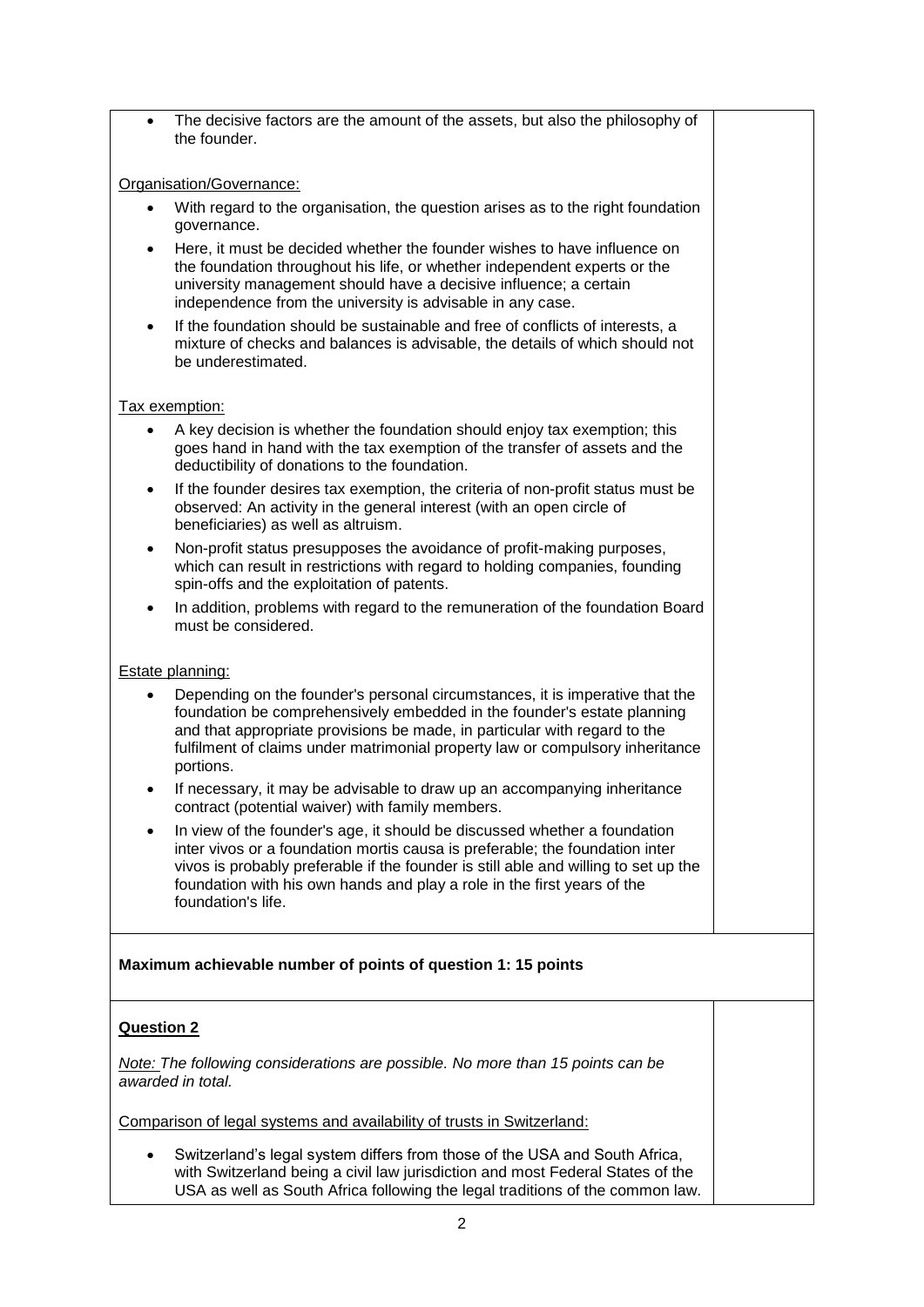- Trusts are a product of the common law. Switzerland does not have its own substantive trust law (although efforts are being made to change that).
- Switzerland is a signatory state of the Hague Trusts Convention (HTC). As such, Switzerland *recognizes* trusts that were validly created under the laws of a jurisdiction that provides for a substantive trust law (even if the jurisdiction in question is not itself a member state to the HTC due to HTC's *erga omnes* effect). Trusts are recognized "as is", i.e., with the legal effects afforded by the law under which the trust was created.
- Switzerland is an important banking and financial centre and known to be "trust-friendly".
- It is possible to set up a trust pursuant to a foreign law (e.g. in the US, where Mr. Goah spends most of his time) and have all of the trust assets managed within Switzerland.

#### Setting up a trust *in concreto*:

- Setting up a trust requires 1) a unilateral declaration of trust and 2) a transfer of property. The declaration is usually made in writing and signed by the settlor (some jurisdictions have stricter formal requirements).
- The trust declaration must fulfil the three certainties: certainty of intention (to create a trust), certainty of subject matter (i.e. the assets subject to the trust), certainty of objects (i.e. the beneficiaries or purpose of the trust).

## "Pros" of a trust structure:

- The (private express) trust is a flexible instrument; trusts may be created revocable or irrevocable, discretionary or fixed interest and may serve to achieve a variety of goals (e.g. asset protection, estate planning).
- There is increased legal certainty when it comes to the trust's worldwide recognition due to the existence of the HTC (a big advantage when one moves around or has connections to several jurisdictions, as Mr. Goah does).
- The trustee usually acts in a professional capacity and is bound by fiduciary duties towards the beneficiaries of the trust ("beneficiary principle"); conversely, beneficiaries hold a beneficial interest in the trust assets.
- A wide variety of trust jurisdictions are available for settlors to choose from.
- In many jurisdictions, a trust can be established without registration or other strict formal requirements.

## "Cons" of a trust structure:

- The more flexible and more "transparent" the structure and the more influence a settlor retains, the more likely the trust is to be considered a "sham" (either by the trust jurisdiction or a jurisdiction in which the trust should be recognized).
- South Africa is not a member state to the HTC and recognition of a foreignlaw trust in South Africa is therefore not a given (however, a South African trust would be recognized in Switzerland and the US due to the *erga omnes*  application of the HTC).

Other concerns and considerations:

 A trust is typically not able to accommodate a combination of private and public (charitable) purposes.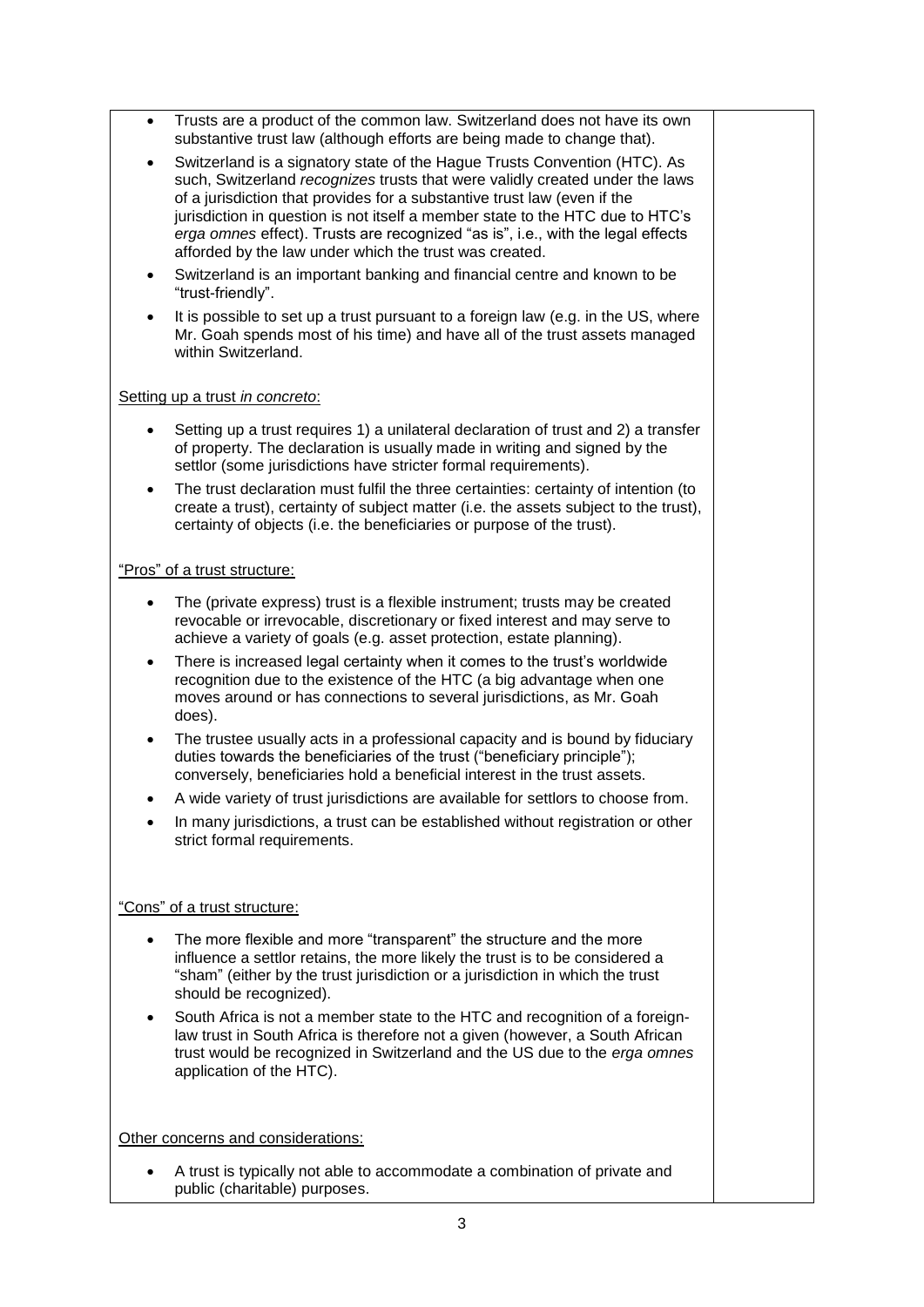- Mr. Goah could consider setting up a separate structure (public trust or charitable foundation) for the purpose of charitable giving.
- Certain foundation laws allow combinations of public and private purposes. However, the international recognition of foundations is less legally certain than that of trusts because the HTC is typically not applicable to foundations.
- Mr. Goah should also consider making the trust revocable or reserving other settlor rights, as changing life circumstances (e.g. marriage or children) may affect his planning needs (and applicable inheritance and marital laws may limit the trust's recognition in the future, art. 15 b) and c) HTC).

### **Maximum achievable number of points of question 2: 15 points**

## **Question 3**

*Note: The following considerations are possible. No more than 15 points can be awarded in total.*

#### Question 1:

- Both could in principle fulfil that purpose. However, he would violate the forced heirship portions of his family. The son could go to Court and clawback his portion.
- Adam should choose US law to be applicable to his estate to avoid such violation.
- If Swiss law were applicable, he should choose a trust jurisdiction that has anti-forced heirship provisions.

#### Question 2:

- Except for his son, the family is resident in Switzerland. The foundation is a civil law vehicle, while the trust is used in common law jurisdictions.
- The trust is a very flexible instrument. From a Swiss tax point of view, a trust can be settled without disadvantageous tax consequences.
- The foundation has the advantage that it is a legal entity and Switzerland knows better how to deal with it than with a trust. By contrast, the assets of the trust legally belong to the trustee.
- As his children are both US citizens, a trust may be beneficial for the future.

#### Question 3:

- A Swiss foundation would be too limited in its purpose (CC 335).
- The transfer of assets would trigger Swiss gift taxes in the highest rate.
- He could choose to set up a Liechtenstein foundation.

#### Question 4:

- No power of revocation is available for a Swiss foundation.
- For tax law purposes, the power of revocation makes the trust transparent, i.e. all the assets and income are directly allocated to Adam and taxed in his hands.